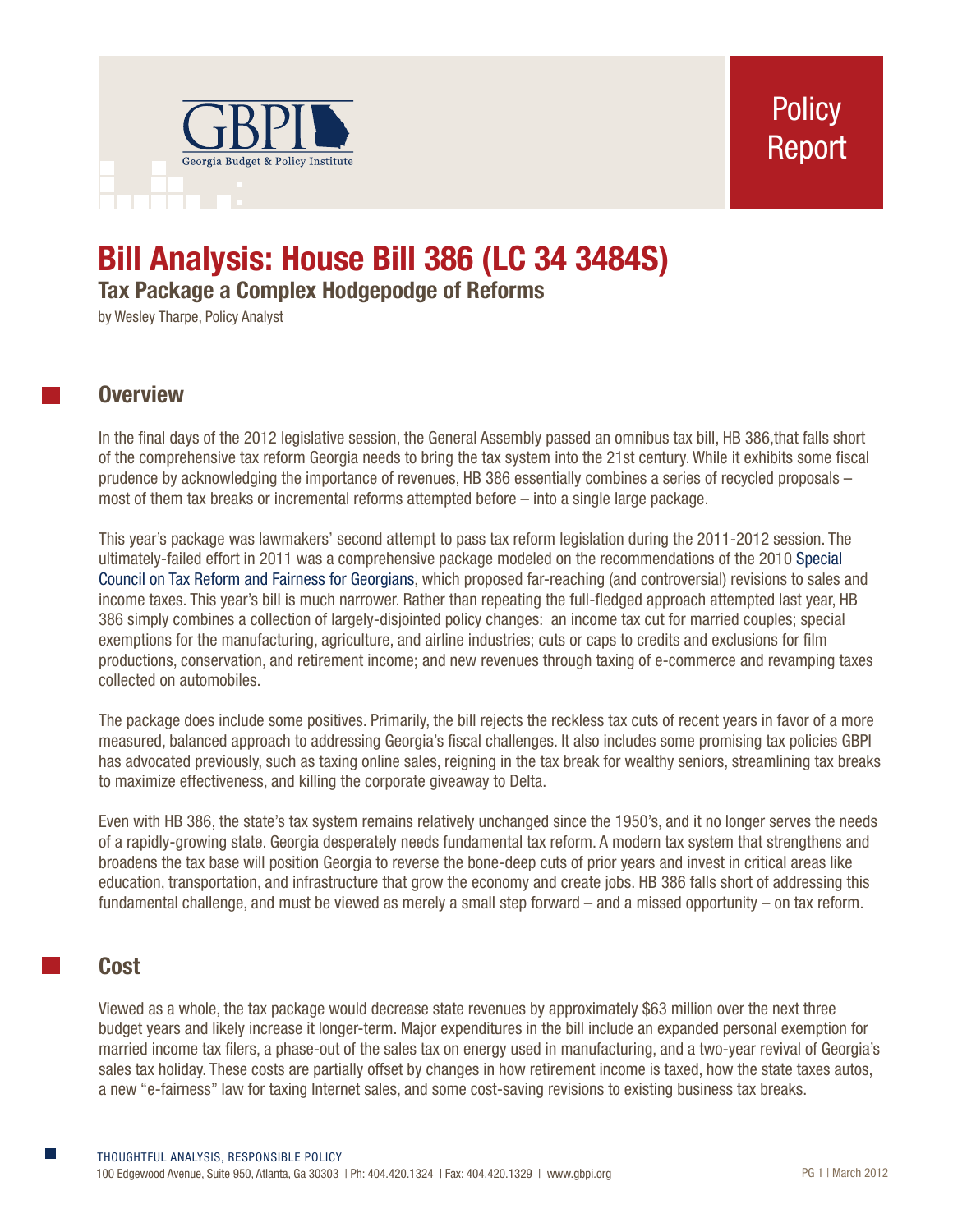|                                        | <b>FY 2013</b><br>(in millions) | <b>FY 2014</b><br>(in millions) | <b>FY 2015</b><br>(in millions) | <b>FY 2013-15 Total</b><br>(in millions) |  |  |  |  |  |  |
|----------------------------------------|---------------------------------|---------------------------------|---------------------------------|------------------------------------------|--|--|--|--|--|--|
| <b>Revenue Losses</b>                  |                                 |                                 |                                 |                                          |  |  |  |  |  |  |
| <b>Expanded Marriage Exemption</b>     | $-61.00$                        | $-149.30$                       | $-152.30$                       | $-362.60$                                |  |  |  |  |  |  |
| Energy used in Manufacturing           | $-21.30$                        | $-58.50$                        | $-97.80$                        | $-177.60$                                |  |  |  |  |  |  |
| Sales tax holiday                      | $-39.38$                        | $-41.76$                        | n/a                             | $-81.14$                                 |  |  |  |  |  |  |
| Sales tax exemption for local projects | $-21.00$                        | $-21.00$                        | n/a                             | $-42.00$                                 |  |  |  |  |  |  |
| Jet Fuel Exemption                     | $-11.10$                        | $-21.70$                        | $-22.40$                        | $-55.20$                                 |  |  |  |  |  |  |
| <b>Agricultural Exemption</b>          | $-8.30$                         | $-16.80$                        | $-17.30$                        | $-42.40$                                 |  |  |  |  |  |  |
| <b>Revenue Gains</b>                   |                                 |                                 |                                 |                                          |  |  |  |  |  |  |
| Auto Taxes Reform                      | 72.00                           | 203.00                          | 228.00                          | 503.00                                   |  |  |  |  |  |  |
| <b>Retirement Exclusion</b>            | 13.80                           | 32.50                           | 45.40                           | 91.70                                    |  |  |  |  |  |  |
| E-Fairness                             | 13.50                           | 18.90                           | 19.80                           | 52.20                                    |  |  |  |  |  |  |
| <b>Film Tax Credit</b>                 | 11.00                           | 11.90                           | 12.90                           | 35.80                                    |  |  |  |  |  |  |
| <b>Conservation Tax Credit</b>         | 2.97                            | 6.09                            | 6.40                            | 15.46                                    |  |  |  |  |  |  |
| <b>Total Impact</b>                    | $-48.81$                        | $-36.67$                        | 22.70                           | $-62.78$                                 |  |  |  |  |  |  |

**Table 1 Omnibus Tax Package, HB 386: Fiscal Projections, FY 2013 – FY 2015**

Source: Official fiscal note for HB 386 (LC 34 3477S) as presented by the Georgia Department of Audits and Accounts and produced by the Georgia State University Fiscal Research Center.

The short-term revenue impact is significantly different for local governments. Where the state loses money at first then gains it later on, local governments see a slight uptick in FY 2013 (\$22 million) before suffering heavy losses in the next two years (\$82 million in FY 2014 and \$158 million in FY 2015). According to the projections in the fiscal note, localities could collect an estimated \$217 million less than they otherwise would have over the next three fiscal years.

Because the official fiscal projections only go through FY 2015, the bill's long-term implications are impossible to predict with certainty. Having said that, certain aspects of the package – namely the changes to retirement income exclusion and the taxing of automobiles – appear likely to enhance state revenues long-term, perhaps considerably. For example, even though capping the retirement exclusion only nets an estimated \$92 million in the first three years, the dynamics of that change could lead to much larger gains beginning in 2016—as much as \$172 million per year when compared to current law, according to estimates from the nonpartisan Institute on Taxation and Economic Policy.**<sup>1</sup>** With regards to automobile taxes, the bill not only adds "casual sales" to the tax base, but also includes procedural safeguards designed to make sure state revenues remain steady or even show growth in later years.

# **What the Bill Would Do**

# **Expand Personal Exemption for Married Couples**

The bill's largest expenditure is an income tax cut for married couples. Proponents describe this cut as eliminating the "marriage penalty," but due to the intricacies of the bill, this is not technically correct.

Currently, Georgia's income tax includes a marriage penalty *only* for taxpayers who select the standard deduction. The disparity does not apply to those who itemize their deductions. Georgia's standard deduction is \$2,300 for individuals and \$3,000 for married couples filing jointly, which means that raising the deduction for couples to \$4,600 would directly eliminate the penalty. But that is not what HB 386 does.

Instead, it takes a roundabout path by increasing the *personal exemption* for married couples by \$2,000. This is a curious choice, since Georgia's personal exemption is already equalized for singles (\$2,700 exemption) versus couples filing jointly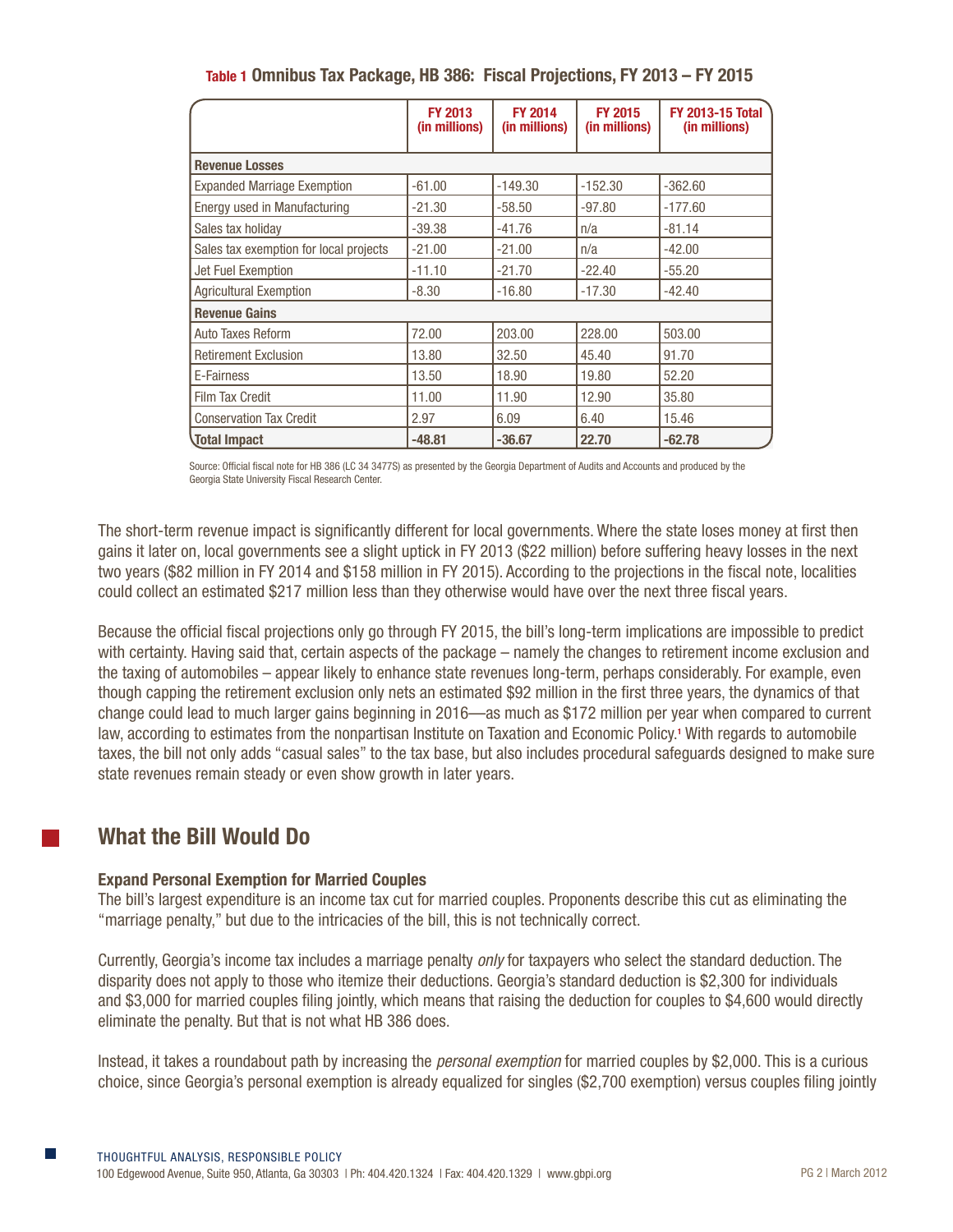(\$5,400 exemption).While the difference may seem semantic, it has two very real consequences: it causes Georgia to lose nearly four times more revenue than eliminating the marriage penalty actually requires, and it slants the tax cut further toward wealthier Georgians (Table 2).

| Georgia Residents, 2011 Income Levels                         |                             |                             |                             |                             |                              |                   |                  |                                                  |  |  |  |
|---------------------------------------------------------------|-----------------------------|-----------------------------|-----------------------------|-----------------------------|------------------------------|-------------------|------------------|--------------------------------------------------|--|--|--|
|                                                               | <b>Lowest</b><br><b>20%</b> | <b>Second</b><br><b>20%</b> | <b>Middle</b><br><b>20%</b> | <b>Fourth</b><br><b>20%</b> | <b>Next</b><br>15%           | <b>Next</b><br>4% | <b>Top</b><br>1% |                                                  |  |  |  |
| Income Range                                                  | Less Than \$15K             | \$15 - \$28K                | \$28 - \$46K                |                             | \$46 - \$76K   \$76 - \$156K | \$156 - \$382K    | \$382K or More   | \$ Annual<br><b>Cost to State</b><br>(thousands) |  |  |  |
| Eliminating the Standard Deduction Marriage Penalty*          |                             |                             |                             |                             |                              |                   |                  |                                                  |  |  |  |
| Average Change per<br><b>Affected Couple</b>                  | $-$ \$37                    | $-$70$                      | $-$ \$93                    | $-$ \$92                    | $-$ \$95                     | $-$ \$96          | $-$ \$96         | $$ -39,000$                                      |  |  |  |
| Share of Tax Change                                           | 2%                          | 17%                         | 19%                         | 42%                         | 18%                          | 2%                | $0\%$            |                                                  |  |  |  |
| <b>Increasing the Personal Exemption for Married Couplest</b> |                             |                             |                             |                             |                              |                   |                  |                                                  |  |  |  |
| Average Change per<br><b>Affected Couple</b>                  | $-$ \$42                    | $-$ \$86                    | $-$106$                     | $-$117$                     | $-$119$                      | $-$120$           | $-$120$          | $$ -154,000$                                     |  |  |  |
| V% Share of Tax Change                                        | $0\%$                       | 5%                          | 11%                         | 30%                         | 39%                          | 11%               | 3%               |                                                  |  |  |  |

Source: Institute on Taxation and Economic Policy Microsimulation Tax Model, March 2012

\* By increasing standard deduction for married couples to \$4,600

† By increasing personal exemption for married couples to \$7,400

Directly addressing Georgia's marriage penalty by changing the standard deduction would have been a middle class tax cut, costing the state an estimated \$39 million per year, according to estimates from the nonpartisan Institute on Economic Policy and Taxation.<sup>2</sup> An estimated 80 percent of the benefit would have gone to affected taxpayers (i.e. couples filing a joint return) making less than \$76,000 per year. The personal exemption provision embraced by HB 386, however, expands the tax cut to include wealthier Georgians at approximately four-times the total cost to the state. Under this scenario, less than half of the benefit goes to those same lower and middle income couples.

# **FY 2013 – FY 2015 Total Revenue Impact: (\$362.60 million)**

# **Phase out the Sales Tax on Energy Used in Manufacturing**

Georgia is the only state in the Southeast and one of 10 in the nation that levies a sales tax on energy used in manufacturing. Many argue this puts Georgia manufacturers at a disadvantage, even though the state's manufacturing industry already enjoys the second lowest tax costs for "labor-intensive" operations and the eighth lowest for "capitalintensive" ones.<sup>3</sup> HB 386 would phase out this tax over four years. While the estimated cost rises from approximately \$21 million in the first year to \$98 million in the third, the exemption will eventually cost the state an estimated \$137 million per year once fully implemented.<sup>4</sup> The bill would also provide the governor with discretionary authority to remove this tax immediately in some cases, such as a large manufacturing plant relocating to the state (e.g. Caterpillar). Lastly, it would allow local governments to continue imposing a 2 percent excise tax on energy, which should help shield them from a potentially-sizable loss of revenue.

# **FY 2013 – FY 2015 Total Revenue Impact: (\$177.60 million)**

# **Reinstate the Sales Tax Holiday for Two Years**

Sales tax holidays allow consumers to purchase certain items tax-free on a few days each year. Georgia held an annual sales tax holiday for eight years until 2010, when lawmakers decided to forego it due to the budget crisis. As of 2011, all the states bordering Georgia have a sales tax holiday, which some believe puts Georgia at a disadvantage. HB 386 would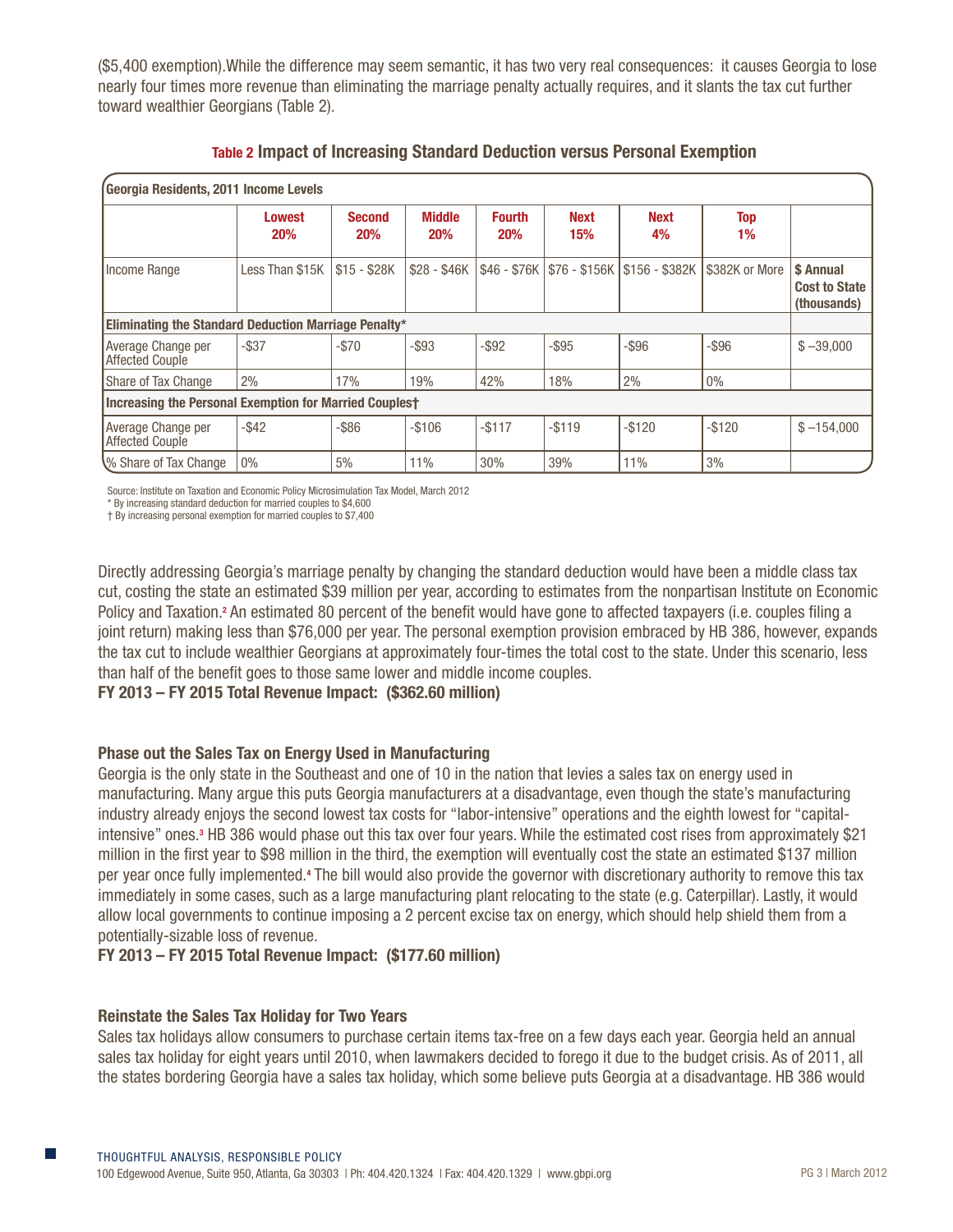revive the tax holiday for two years at a fairly significant cost to state revenues. There would be a three-day holiday in the summer for various "back-to-school items," as well as one in October for qualified energy-efficient household appliances.

Despite their political popularity, sales tax holidays are universally viewed as poor tax policy, as described in GBPI's analysis of an earlier bill, [HB 993.](http://gbpi.org/wp-content/uploads/2012/03/HB-993_factsheet-_LC-34-3380S.pdf) The Special Council on Tax Reform and Fairness for Georgians put it this way: "Though economic literature is somewhat limited, it does provide some evidence against sales tax holidays. Among the findings are that consumers tend to shift consumption in time to take advantage of these holidays rather than increasing consumption, that higher income households are more likely than lower income ones to shift consumption in time, and that retailers do not fully pass along the tax savings from the sales tax holiday to consumers, absorbing a portion into profits instead."**<sup>5</sup> FY 2013 – FY 2015 Total Revenue Impact: (\$81.14 million)**

## **Exempt Sales Taxes on Certain Local Projects**

Stemming from Governor Deal's Competitiveness Initiative, this proposal would exempt "local projects of regional significance," such as new sports stadiums, from paying sales taxes on construction materials. The Department of Economic Development would craft rules for determining which projects are eligible. As the bill is written, the exemption would last for two years before expiring in June 2014.

# **FY 2013 – FY 2015 Total Revenue Impact: (\$42 million)**

## **Replace the Delta Subsidy with a Jet Fuel Subsidy**

Since 2006, Georgia has maintained an annual subsidy for Delta Airlines, which reported a net profit of roughly \$850 million in 2011.**<sup>6</sup>** Originally scheduled to expire in 2011, lawmakers extended it at a projected cost of \$20 million in FY 2012 and \$10 million in FY 2013. [As GBPI described at the time,](http://m.savannahnow.com/column/2011-03-18/essig-georgia-lawmakers-show-love-delta) Georgia's Delta giveaway was unashamed corporate welfare. HB 386 would sensibly eliminate this tax subsidy, but would also undermine the value of doing so by creating a new tax break available to all airlines—a reduction in the state sales tax on jet fuel to 3 from 4 percent.

Although proponents of the bill describe this tax break as a job creator, it is unclear why subsidizing one industry over another will have any impact whatsoever on Georgia's overall economy. Moreover, creating new exemptions explicitly rejects the findings of the Special Council on Tax Reform, which said, "Exemptions have the effect of reducing the sales tax base, which requires a higher tax rate to generate the same revenue. Limiting exemptions on final consumption transactions will enhance fairness and equity among taxpayers, enhance stability of sales tax revenues, and improve clarity and predictability."**<sup>7</sup>**

#### **FY 2013 – FY 2015 Total Revenue Impact: (\$55.20 million)**

#### **Streamline and Expand Agricultural Exemptions**

Georgia's code contains a number of tax breaks devoted to helping the agriculture industry, many of which have been on the books for several decades. Under HB 386, several of these tax preferences would be replaced with a broad new exemption for the energy, equipment, and business inputs used in agriculture. The Special Council on Tax Reform recommended streamlining Georgia's agricultural exemptions.

#### **FY 2013 – FY 2015 Total Revenue Impact: (\$42.4 million)**

#### **Reform Motor Vehicles Taxes**

The most widely-discussed aspect of HB 386 is a complicated reform to how Georgia taxes automobiles. Currently, car owners in Georgia pay two taxes on their autos: the annual ad valorem tax paid to local governments, and the state and local sales taxes paid on vehicles purchased at dealerships. HB 386 would change this system by swapping the two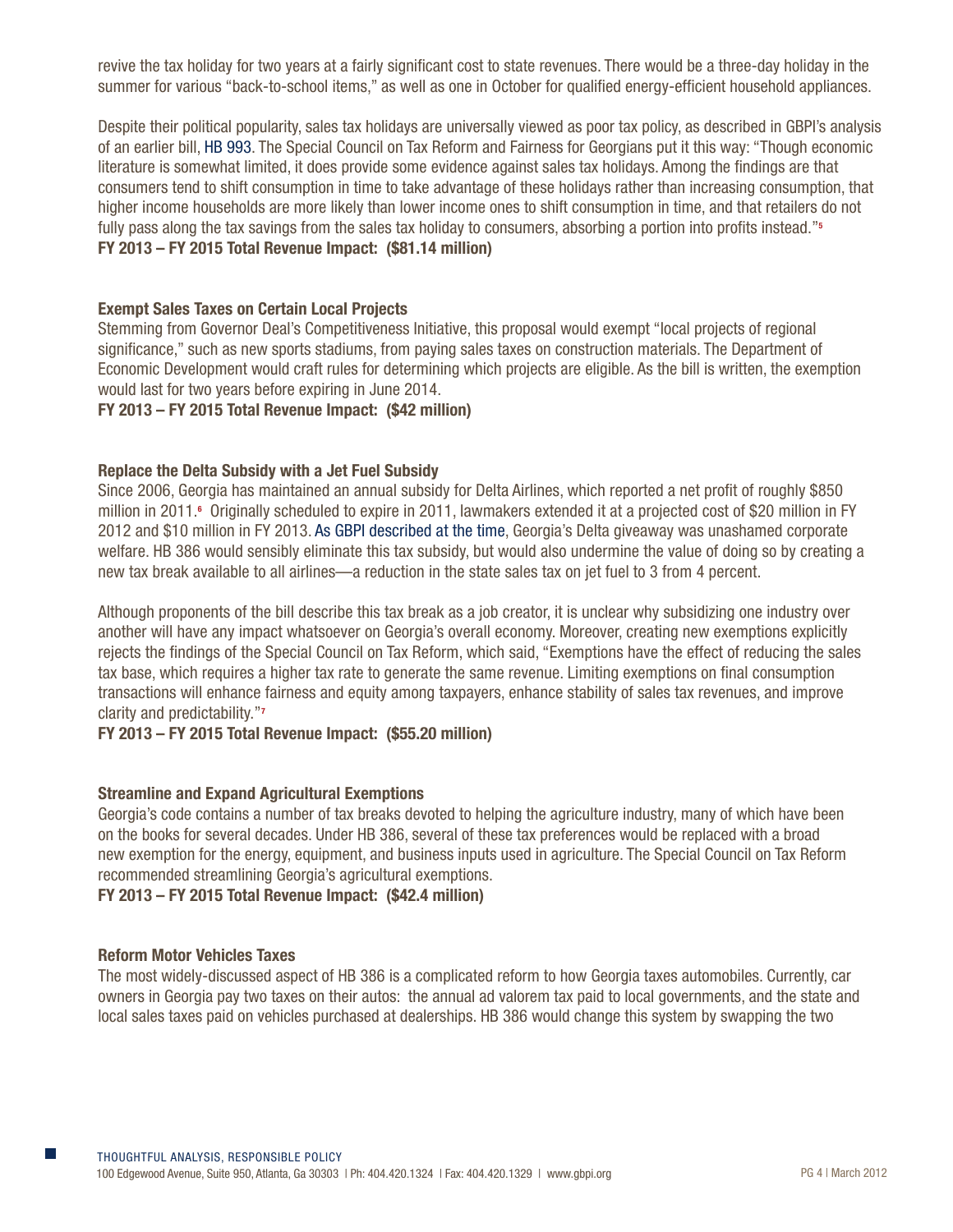existing taxes for a new 7 percent title fee levied whenever a car changes ownership. The new fee would be divided between state and local governments based on a funding formula laid out in the bill (i.e. 3.85 percent state fee and 3.15 percent local fee, with slight adjustments over time).Current auto owners would continue to pay the ad valorem tax until they change vehicles, at which point they would switch to the new process and pay the 7 percent title fee up front. After 10 years, all car owners would enter the title fee system.

Aside from eliminating the politically-unpopular "birthday tax," this reform would increase state revenue by extending motor vehicle taxes to two types of vehicles not currently subject to Georgia's sales tax: vehicles sold between individuals ("casual sales") and autos purchased out of state. The projections indicate the state will bring in considerable revenue in the first three years, while the local governments will collect much less than they would under the current system. However, responding to concerns from local governments, HB 386 includes some safeguards that prevent local revenues from falling beneath a certain revenue level. Specifically, the state will guarantee local governments a revenue "floor" of \$1 billion each year (plus 2 percent annual increase), and the portion of the title fee provided to local governments will automatically increase to meet that goal.

Such a guarantee could conceivably lead to revenue reductions for the state (i.e. if state government had to increasingly compensate localities long-term), but the bill has a mechanism designed to prevent that. The legislation includes a provision that will automatically increase the overall title fee, to as much as 9 percent, to ensure that both the state and local governments meet their revenue projections.

# **FY 2013 – FY 2015 Total Revenue Impact: \$503 million**

# **Cap the Retirement Income Exclusion**

In 2010, Georgia lawmakers passed legislation that dramatically increased the amount of retirement income, such as pensions and investments that Georgians over age 65 could shield from state taxes. The exclusion was increased to \$35,000 for individuals (\$70,000 for couples) in 2011; \$65,000 (\$130,000 for couples) in 2012; and is currently scheduled to continue rising until 2016, when the exclusion becomes unlimited. Since the previous exemption excluded the vast majority of seniors paying state income taxes, the change was aimed solely at Georgia's wealthiest seniors (those in the top 10 percent of incomes)—[as critics clearly noted at the time](http://www.georgiapoliticaldigest.com/pressreleases/GBPI_Analysis_Questions_Fairness_of_HB_195_6510.shtml). This was especially true because wage income was not shielded from taxes in the same way as unearned income. If the retirement income exclusion were allowed to go unlimited in 2016, a senior citizen supplementing her income by working at Wal-Mart would be subject to income taxes, whereas one receiving a million-dollar pension would not.

HB 386 would freeze the senior exemption at \$65,000 per year (\$130,000 for couples), which is similar to the Special Council on Tax Reform's proposal. While the official fiscal note estimates a \$92 million increase in state revenue through FY 2015, the intake could rise substantially in 2016, since that is when the current cap is scheduled to disappear. The savings from this change will increase even more in later years, as the state's retiree population expands with the retirement of the Baby Boomers.

# **FY 2013 – FY 2015 Total Revenue Impact: \$91.7 million**

#### **Tax E-commerce Sales**

An estimated \$3.4 trillion worth of retail and wholesale transactions, or 17 percent of all U.S. shipments and sales, were conducted over the Internet in 2009.<sup>8</sup> Under federal law, out-of-state retailers are not required to collect taxes on these purchases unless they have a physical presence in the state. In practice, this means that a Best Buy or Target is required to collect taxes from online purchases, whereas an Amazon or EBay is not. Georgians are technically required to report these taxes (as "use tax") on their annual tax forms, but few actually do. As a result, lost revenue is significant— Georgia will lose more than \$400 million in 2012 due to its inability to tax e-commerce.**<sup>9</sup>** Additionally, the loophole puts local brickand-mortar businesses at a disadvantage—the Georgia Retail Association estimates online retailers offer pricing that is 7 percent lower since the tax is not included.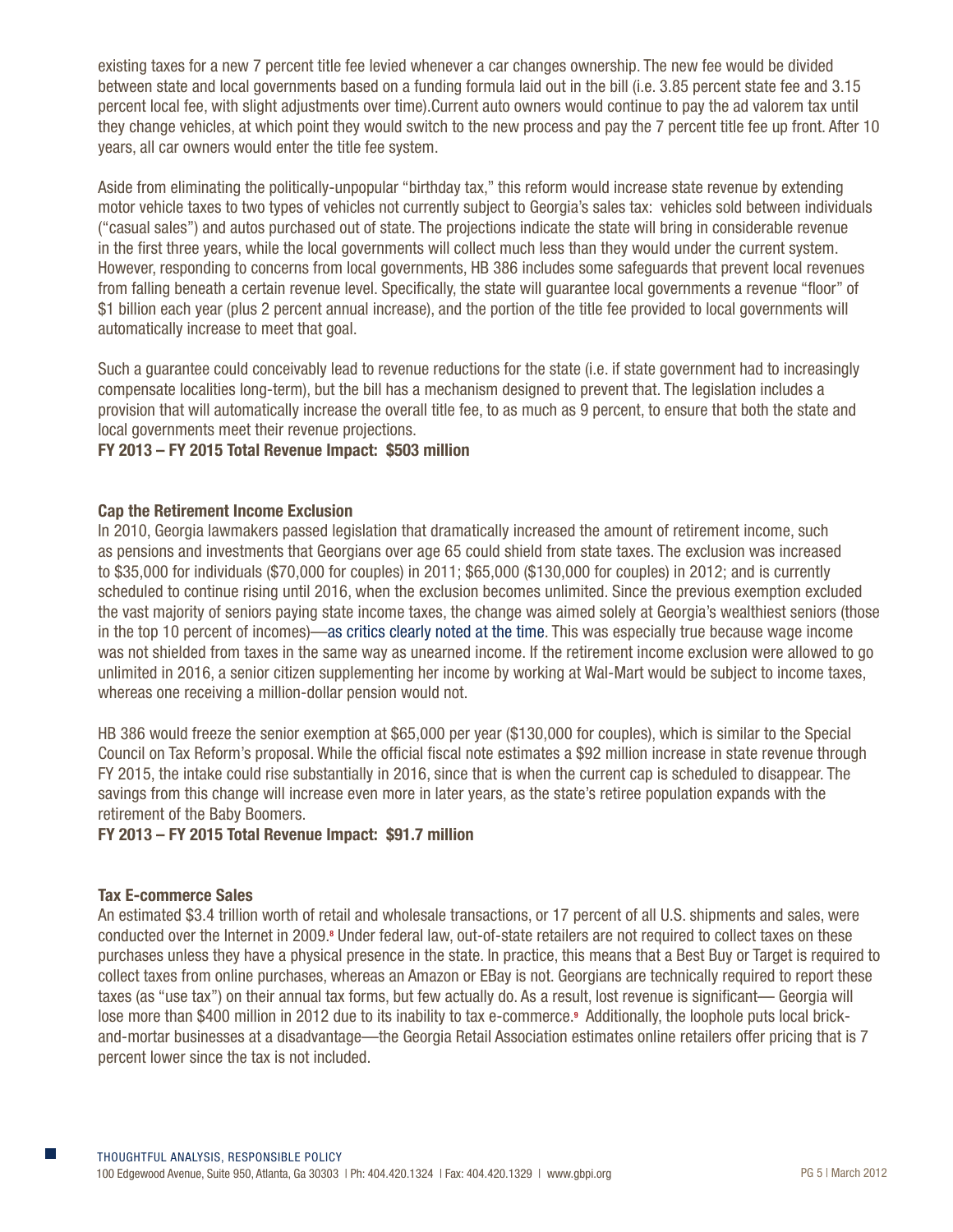In response, many states have begun implementing controversial "Amazon laws" that allow them to collect sales tax on certain online purchases. HB 386 would collect taxes on less than one-tenth of all online sales made in Georgia, specifically those made through online businesses that have some form of physical presence (technically known as "nexus") in the state. One example would be a website based in Georgia whose owner receives a commission from ads that national retailers place on the site. As described in GBPI's analysis of [HB 993,](http://gbpi.org/wp-content/uploads/2012/03/HB-993_factsheet-_LC-34-3380S.pdf) taxing online sales is good tax policy because it levels the playing field with physical retailers and takes a positive first step toward collecting hundreds of millions in lost revenue. **FY 2013 – FY 2015 Total Revenue Impact: \$52.2 million**

# **Revise the Film Tax Credit**

Proponents claim that Georgia's film tax credits, expanded in 2008, have helped grow Georgia's entertainment industry from a \$240 million industry in 2006 to a \$1.2 billion one now. The credits have two main components: a 30-percent income tax credit and a sales tax exemption for purchased or leased equipment, such as materials bought locally for set design or wardrobes. HB 386 would eliminate the sales tax exemption while keeping the 30-percent tax credit. These improvements to Georgia's film tax credits are a prime example of how tax expenditures can, and should, be [periodically](http://gbpi.org/tax-breaks-and-economic-development-programs-are-we-getting-our-moneys-worth)  [reviewed to maximize effectiveness.](http://gbpi.org/tax-breaks-and-economic-development-programs-are-we-getting-our-moneys-worth)

# **FY 2013 – FY 2015 Total Revenue Impact: \$35.80 million**

# **Cut-Back the Conservation Easement Tax Credit**

Since 2006 Georgia has had an income tax credit for individuals, corporations, or partnerships who donate land to government entities or qualified nonprofits for the purpose of conservation. The credit was modified in 2011 so that taxpayers are now allowed to sell any unused credits without limit, which has notably increased its cost—the state's loss of revenue rose from \$14 million in 2011 to \$33 million in 2013. **<sup>10</sup>** HB 386 would eliminate this unlimited transferability and cut back the maximum credit for partnerships.

# **FY 2013 – FY 2015 Total Revenue Impact: \$15.46 million**

# **Conclusion**

The 2012 tax bill, HB 386, is a mix of good tax policy, bad tax policy, and unknowns. Viewed as a whole, it is a fiscallyprudent package that acknowledges the importance of revenues and avoids exacerbating Georgia's long-term structural deficit. It rejects the kind of reckless tax-cutting that has defined prior sessions, and certain aspects of the bill – such as capping the retirement income exclusion – could over time help Georgia collect enough money to meet the state's growing needs. It includes some positive policy changes like taxing Internet sales and capping the retirement exclusion, which GBPI has strongly advocated for in the past. However, the long-term implications are somewhat unknowable, given the complexity of the bill and the lack of hard fiscal projections beyond three years.

At the same time, the bill's appealing aspects are undermined by some ill-advised moves like reviving the sales tax holiday and providing an expensive tax cut for married Georgians (regardless of whether they suffer the "marriage penalty" or not). Had lawmakers rejected these irresponsible components, they could have avoided the \$86 million revenue hit in the first two years, which will now have to be paid for through more budget cuts. The bill also creates an unneeded tax break for Georgia's airline industry, a clear example of the kind of special tax preferences that the Special Council on Tax Reform recommended eliminating. Such industry-specific tax breaks do nothing to grow the economy or create jobs, and they drain the state of revenue needed for strategic investments like education. In the future, all tax breaks should be submitted to periodic review and analysis, as was proposed by HB 920 this year.